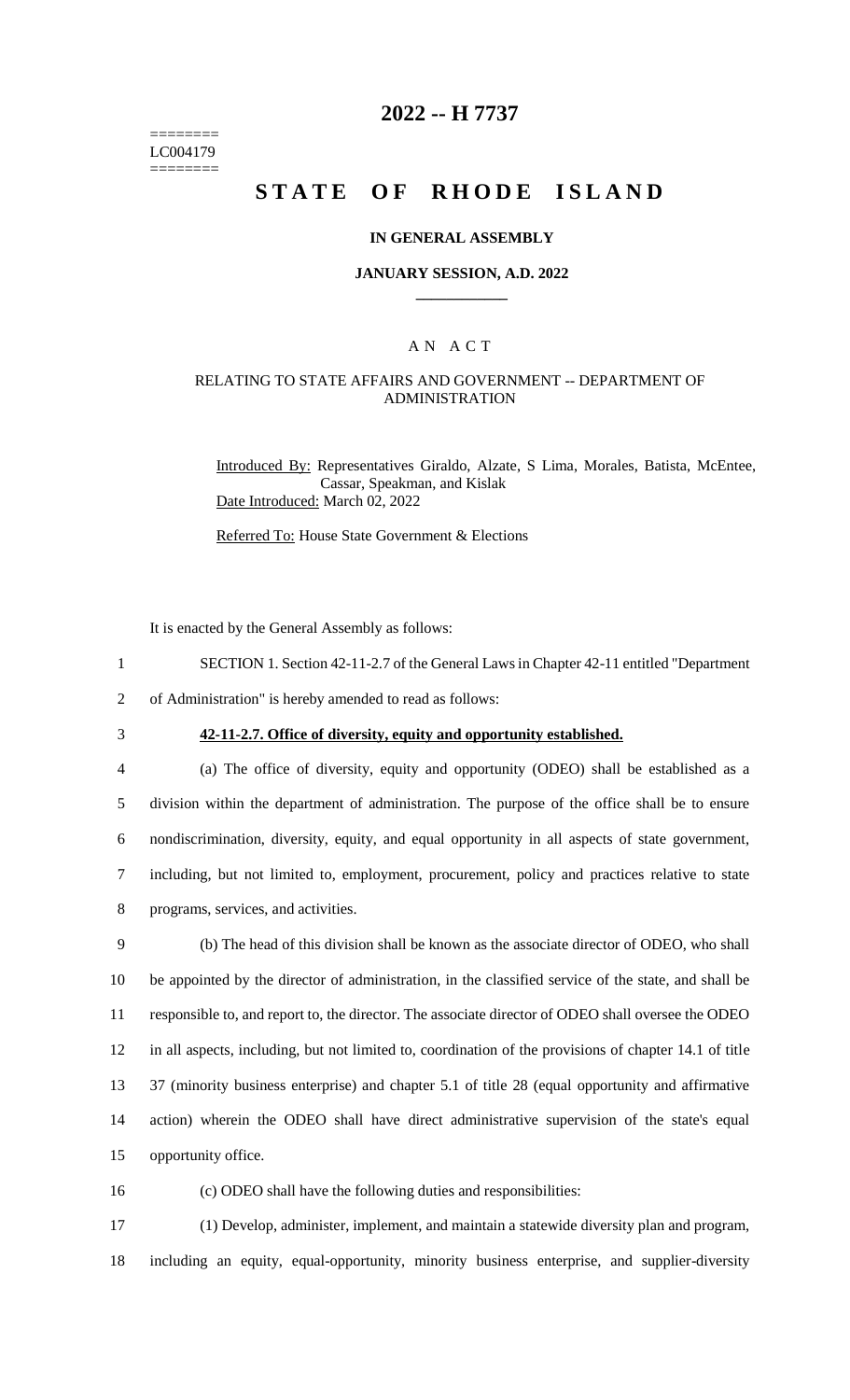program, as well as other related plans and programs within the office;

 (2) Provide leadership in the development and coordination of recruitment and retention activities in order to promote diversity and encourage the use of bias-free methods and practices in the hiring process, performance reviews, and promotions, and to ensure compliance with applicable federal and state laws, rules, regulations, and policies;

 (3) Support the growth and development of the state's minority business enterprise program by engaging in concerted outreach programs to build relationships, maintaining effective programs to promote minority business enterprise utilization, and facilitating minority business enterprise in State procurement activities;

 (4) Develop, coordinate, and oversee the recruitment, selection, and retention efforts and initiatives to promote and achieve the state's diversity goals and objectives, developing and recommending recruitment strategies, and assisting with special recruitment efforts directed toward ethnic minorities, women, and other underrepresented groups; and

 (5) Provide leadership in advancing management's understanding, capacity, and accountability for embedding diversity and equity in employment and human resource management 16 practices as an integral part of the state's employment opportunities.

- (6) Create and execute a strategic plan for increased cultural competency for all state 18 employees:
- (i) ODEO shall prescribe by regulation a cultural competency model training program;

(ii) ODEO shall require all state employees to annually receive said training program

beginning July 1, 2022;

22 (iii) ODEO shall make said training available to municipal employees, upon request; and

(iv) For the purposes of this section, "cultural competency" means an understanding of how

24 institutions and individuals can respond respectfully and effectively to people from all cultures,

economic statuses, language backgrounds, races, ethnic backgrounds, disabilities, religions,

genders, gender identifications, sexual orientations, veteran statuses, immigration status and other

characteristics in a manner that recognizes, affirms and values the worth, and preserves the dignity,

- 28 of individuals, families and communities.
- (d) The director of administration may promulgate rules and regulations recommended by
- the associate director in order to effectuate the purposes and requirements of this act.
- SECTION 2. This act shall take effect upon passage.

======== LC004179 ========